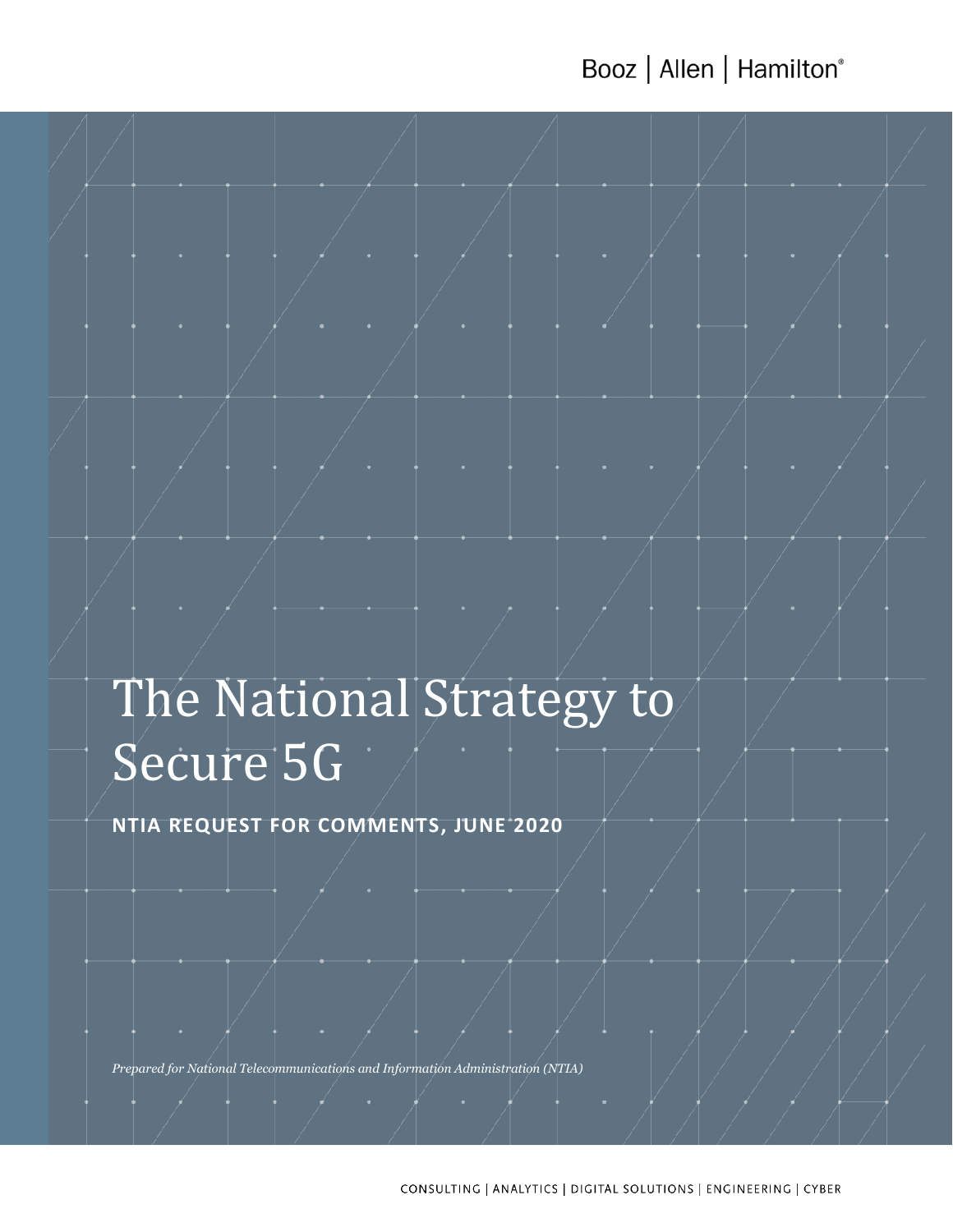# TABLE OF CONTENTS

| 1.1 |                                                                                   |                                                                                                  |  |
|-----|-----------------------------------------------------------------------------------|--------------------------------------------------------------------------------------------------|--|
|     | 1.1.1                                                                             |                                                                                                  |  |
|     | 1.1.2                                                                             |                                                                                                  |  |
|     | 1.1.3                                                                             |                                                                                                  |  |
|     | 1.1.4                                                                             |                                                                                                  |  |
| 1.2 |                                                                                   | Line of Effort Two: Assess Risks to and Identify Core Security Principles of 5G Infrastructure 4 |  |
|     | 1.2.1                                                                             |                                                                                                  |  |
|     | 1.2.2                                                                             |                                                                                                  |  |
|     | 1.2.3                                                                             |                                                                                                  |  |
|     | 1.2.4                                                                             | Promotion of Adoption of policies, requirements, guidelines, and procurement strategies 6        |  |
|     | 1.2.5                                                                             |                                                                                                  |  |
| 1.3 | Line of Effort Four: Promote Responsible Global Development and Deployment of 5G7 |                                                                                                  |  |
|     | 1.3.1                                                                             |                                                                                                  |  |
|     | 1.3.2                                                                             |                                                                                                  |  |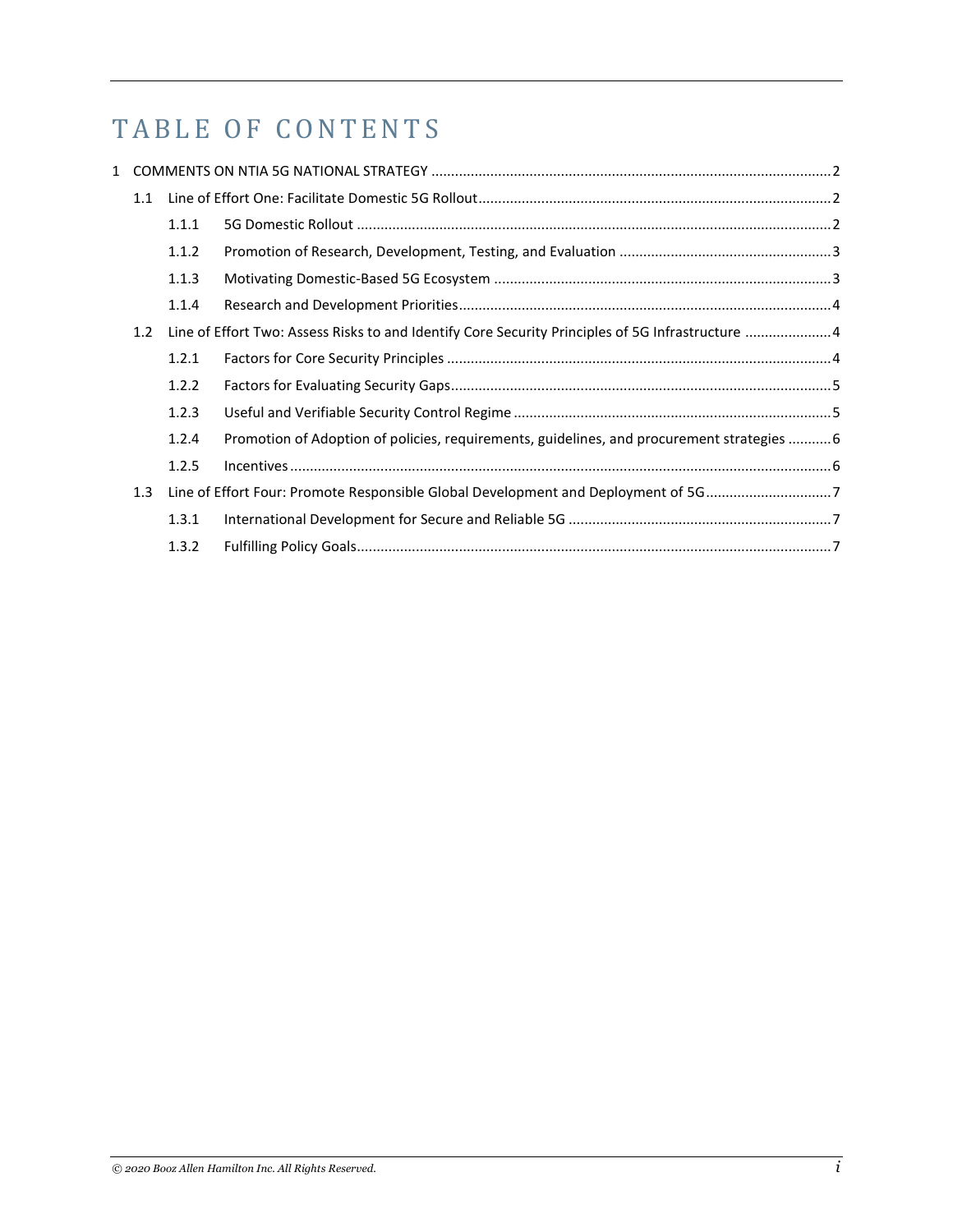# 1 COMMENTS ON NTIA 5G NATIONAL **STRATEGY**

This report provides Booz Allen's response to the NTIA's 5G request for comments on the Implementation Plan for the National Strategy to Secure 5G. It addresses the NTIA's questions for lines of effort one, two, and four from the Federal Register Notice Vol. 85, No. 103.<sup>1</sup>

### 1.1 Line of Effort One: Facilitate Domestic 5G Rollout

#### 1.1.1 5G DOMESTIC ROLLOUT

*How can the United States (U.S.) Government best facilitate the domestic rollout of 5G technologies and the development of a robust domestic 5G commercial ecosystem (e.g., equipment manufacturers, chip manufacturers, software developers, cloud providers, system integrators, network providers)?*

Without direct U.S. investment, the U.S. could fall behind in the development and production of 5G technologies, which could hinder our competitiveness and the security of our networks. Both U.S. investment and infrastructure actions can improve this position and domestic rollout.

Investment is needed in each area of commercial 5G to stimulate the ecosystem, and especially in areas where the U.S. has divested capability and talent overseas (e.g., in semiconductor fabrication). We need to prioritize investment to directly address the areas where we fall short in international competition. While the private sector plays a role in investment in 5G, from a public sector perspective the U.S. Government research and development (R&D) spending (e.g., from Defense Advanced Research Projects Agency (DARPA), Intelligence Advanced Research Projects Activity (IARPA), National Science Foundation (NSF), National Institutes of Standards and Technology (NIST), Department of Transportation (DOT), or related groups) can help prioritize and fund related investments. Investments made must also be scaled to match the size of the challenge and delivered quickly to have impact.

Infrastructure can also facilitate domestic 5G rollout. 5G is not a stand-alone capability, nor is the internet. The internet relies on governance, undersea cables, fiber infrastructure, and precise timing. None of this infrastructure is provided by the majority of the ecosystem, and it is often unknown to the users. The following steps can help in further addressing infrastructure for 5G:

• The U.S. needs to take on a leadership role in 5G standards and governance. From a public sector perspective, multiple federal agencies including the Department of Defense (DoD), DOT, Department of Homeland Security (DHS), and others have a stake in the use and standards for 5G. Currently there is a fragmented approach across the commercial and public sector (comprised of DHS, NSA, etc), resulting in stove pipe approaches and insufficient collaboration. Taking this leadership role may necessitate creation of an incentive system for U.S. companies and subject matter experts to contribute to the development of standards.

 $\overline{a}$ 

<sup>1</sup> Reference: Federal Register, Vol. 85, No. 103, Thursday, May 28, 2020, https://www.ntia.doc.gov/federalregister-notice/2020/request-comments-national-strategy-secure-5g-implementation-plan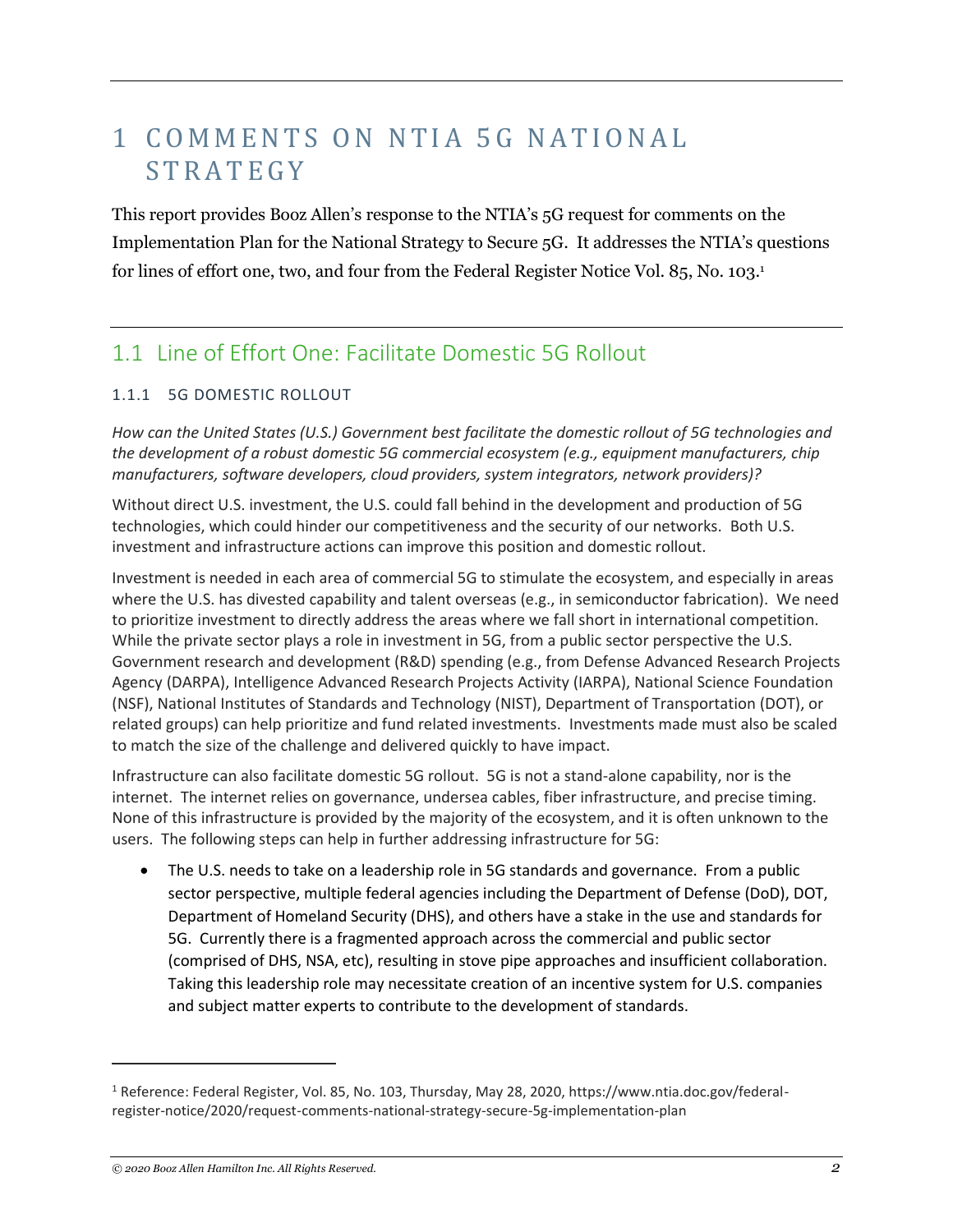- The DoD, DOT, and NIST should establish a national timing system to provide precise time to the 5G stations, which will be in greater number and densities than current 4G and earlier nodes. Timing through physical connections or Global Positioning System (GPS) (requiring rooftop leasing and antennas) is a multiplicative cost to the infrastructure providers. These costs will likely increase as 5G nodes become more dense and are deployed inside structures such as malls and office buildings. A system like enhanced long-range navigation (eLORAN), envisioned by the National Timing Security Act of 2018, could address this challenge and greatly reduce the infrastructure costs. It could also prevent the procurement of millions of dollars of timing infrastructure by the providers.
- Spectrum is a limited and contested resource. Spectrum (re)optimization is needed to promote (a) sufficiency and (b) diversity. The Ligado (formerly known as LightSquared) situation highlights the challenges of spectrum allocation, as does the DoD reluctance to release certain frequencies for 5G use. Lead spectrum organizations such as the NTIA, Federal Communications Commission (FCC), and other federal agencies and departments must take a holistic approach to assessing how best to adapt and reset spectrum allocation across the U.S. and with international partners.

#### 1.1.2 PROMOTION OF RESEARCH, DEVELOPMENT, TESTING, AND EVALUATION

#### *How can the U.S. Government best foster and promote the research, development, testing, and evaluation of new technologies and architectures?*

Without a focused R&D effort, the U.S. may not have the leadership position it could otherwise attain on 5G. The US needs enhanced collaboration between the NIST, National Security Agency (NSA)/Central Security Service (CSS), DARPA, and IARPA, to collaborate on R&D. This group can also develop standards with a U.S.-based center to provide test beds, instrumentation, security testing, and prototyping.

DoD, NSF, NTIA or another agency could establish a grant system to focus and drive success through academia. This would help to focus U.S. universities on 5G issues critical to the U.S. and provide a work force base that may want to continue working to support 5G in private industry, the Defense Industrial Base (DIB), or the Federal Government after graduation.

#### 1.1.3 MOTIVATING DOMESTIC-BASED 5G ECOSYSTEM

#### *What steps can the U.S. Government take to further motivate the domestic-based 5G commercial ecosystem to increase 5G research, development, and testing?*

Research and development is critical to leadership in 5G and beyond technologies. If such R&D is not motivated or encouraged, the U.S. risks its leadership in cellular wireless technologies. To address this issue, the U.S. Government can take the following steps to motivate the U.S. 5G ecosystem:

- Supporting timing systems to enable broader time division duplex (TDD) deployments without over reliance on GPS or significant capital infrastructure investment. This can be achieved through DoD/DOT/DHS leadership in timing system development and through general support for the development of such systems.
- Continuing support of spectrum modernization / shared approaches to spectrum licensing. The challenges and operating characteristics of available spectrum bandwidth can impact system design and architecture. Efforts led by FCC and NTIA can coordinate this with multi-year plans and roadmaps that are coordinated with other federal government departments and agencies.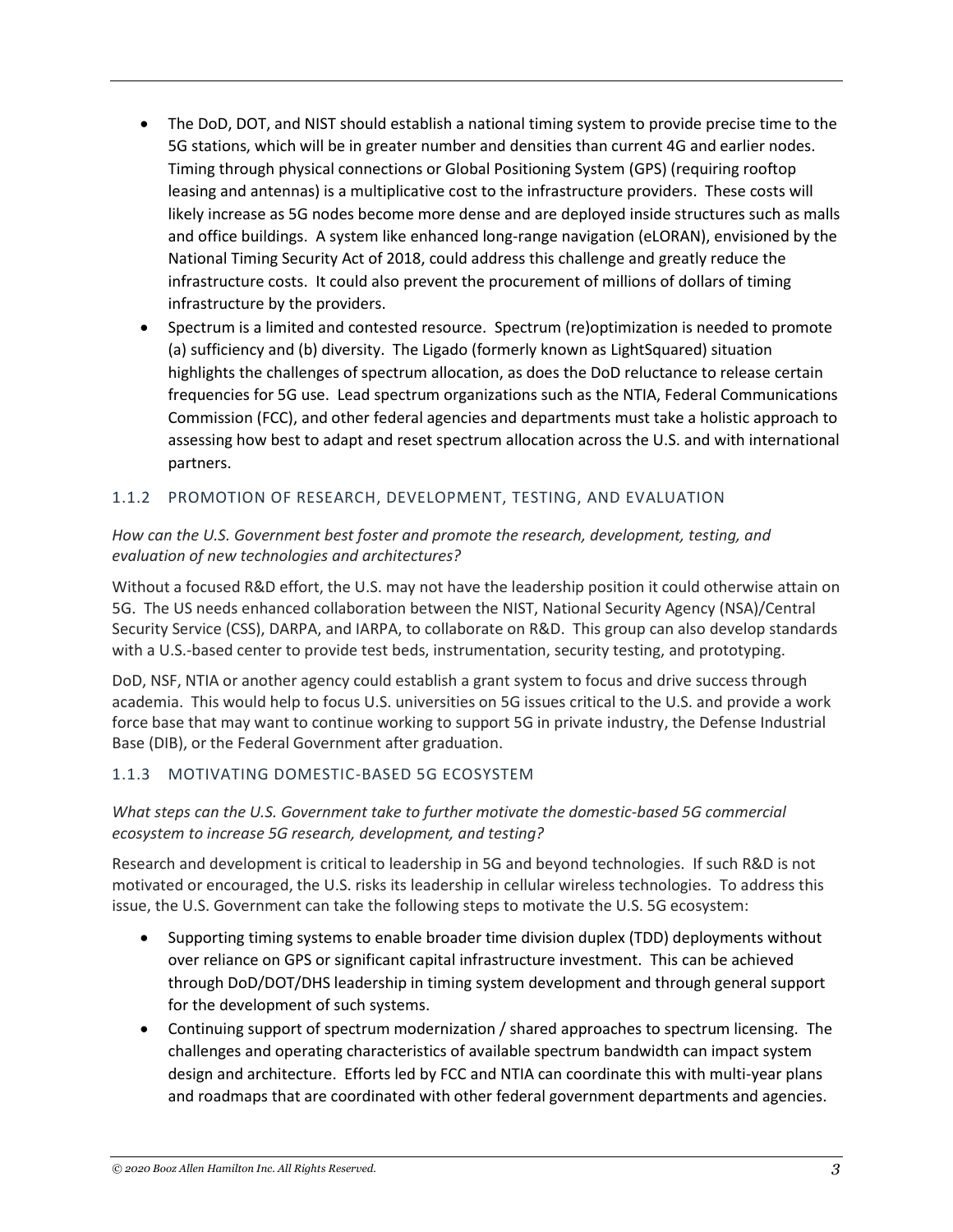• Designating a lead agency/office in the White House like the Office of Science and Technology Policy (OSTP) or a newly created office to build a federal portfolio around 5G like we did for nanotechnology. This investment portfolio could include leads from different agencies to coordinate investment in the following areas to galvanize US industry: U.S. Department of Health and Human Services, Department of Transportation (autonomous vehicles), Department of Housing and Urban Development (HUD) (smart cities), Customs and Border Protection (CBP) (Smart Borders), Department of Education (Smart Schools), DoD, the Office of the Director of National Intelligence (ODNI), Department of Commerce, Department of Agriculture, and others as applicable. Each of the agencies could fund a variety of pilots to demonstrate the application of 5G and related technologies to specific mission areas or Department priorities.

#### 1.1.4 RESEARCH AND DEVELOPMENT PRIORITIES

*What areas of research and development should the U.S. Government prioritize to achieve and maintain U.S. leadership in 5G? How can the U.S. Government create an environment that encourages private sector investment in 5G technologies and beyond? If possible, identify specific goals that the U.S. Government should pursue as part of its research, development, and testing strategy.*

Without targeted and planned investment, the U.S. may fall behind foreign-based companies and initiatives in developing and leading 5G technology. There are several areas where the U.S. government should incentivize research and development. This R&D can be conducted by federal departments and agencies including DoD, DHS, and DOT. The following is a list of research areas to spur further development:

- Spectrum innovation (e.g., dynamic spectrum sharing and access)
- Novel applications and new use cases that take advantage innovations in 5G and future generation technologies
- Infrastructure innovation (e.g., leveraging low earth orbit (LEO) space (orbiting data nodes) and a national timing system)
- Intelligent data mining on the fly
- Security innovation (e.g., zero trust in a dynamically connected environment)

## 1.2 Line of Effort Two: Assess Risks to and Identify Core Security Principles of 5G Infrastructure

#### 1.2.1 FACTORS FOR CORE SECURITY PRINCIPLES

#### *What factors should the U.S. Government consider in the development of core security principles for 5G infrastructure?*

Security for the 5G ecosystem should cover existing cybersecurity practices, but also needs to address the novel applications, devices, and infrastructure that 5G introduces. To do this, efforts need to consider the core premises of 5G, which are the increased fidelity and mobility of data. Each U.S. Government agency or department using 5G should consider the related security challenges, which include:

- Ensuring privacy
- Ensuring integrity and security of data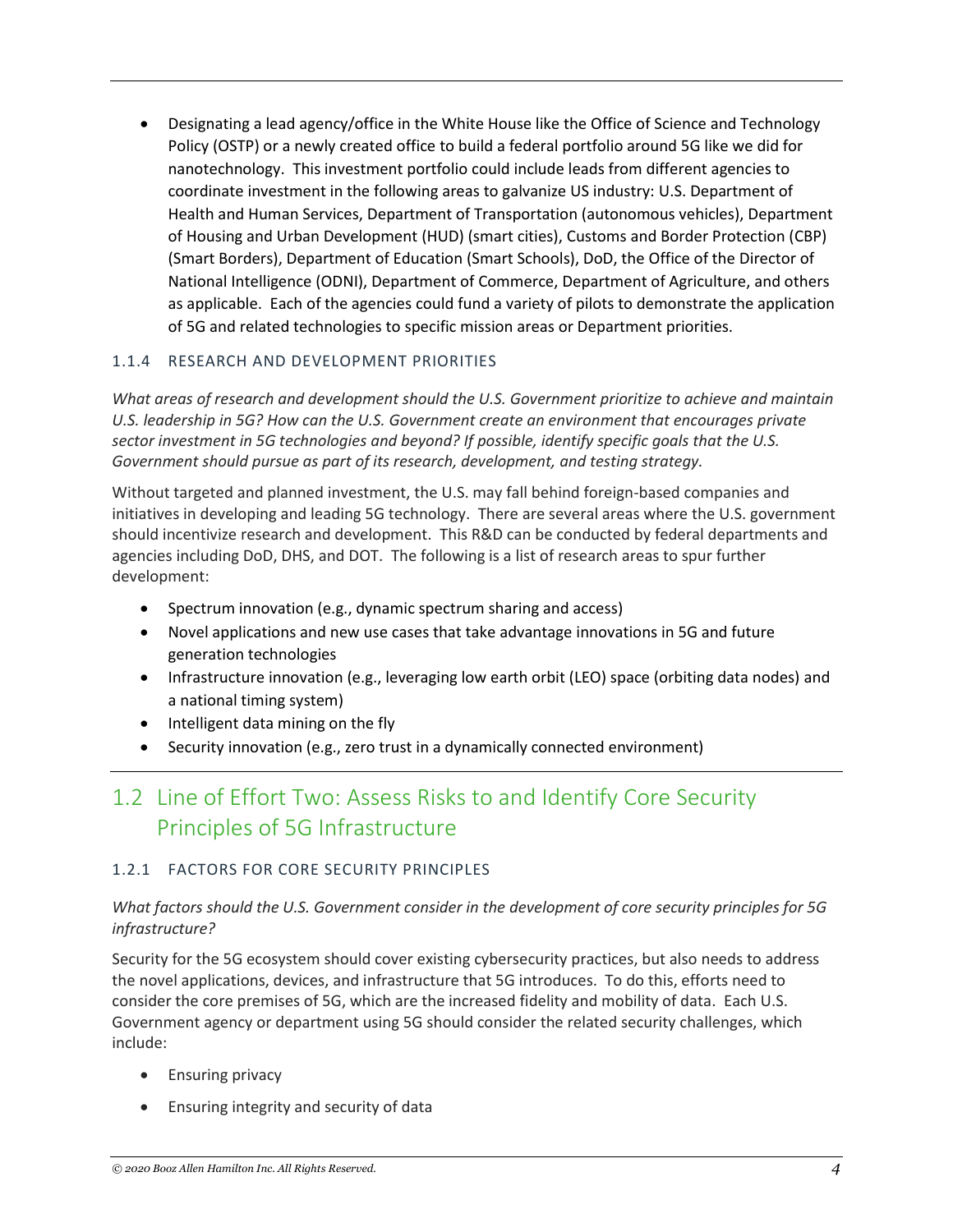- Ensuring robustness of decision techniques and dependencies
- Ensuring the ability to detect and defend
- Ensuring system resilience (given dependencies and complexities of infrastructure). National timing infrastructure provides resilience of accurate timing
- Ensuring end-to-end security including the end points. 5G is an enabler of edge computing, which is going to increase the attack surface.

U.S. Government entities should consider and leverage the prior security research performed for Long Term Evolution (LTE) and 5G systems. For example, in security analysis done on L1 and L2 of LTE, studies show physical and link layer vulnerabilities that exist now in LTE and will likely continue in 5G if the same underlying waveform architecture is kept. Vulnerabilities could include identity mapping, using resource allocation monitoring as a side channel to perform activity fingerprinting, or integrity protection attacks on encrypted LTE user data.

#### 1.2.2 FACTORS FOR EVALUATING SECURITY GAPS

*What factors should the U.S. Government consider when evaluating the trustworthiness or potential security gaps in U.S. 5G infrastructure, including the 5G infrastructure supply chain? What are the gaps?*

Software stacks derived from open-source code present in Original Equipment Manufacturer (OEM) software bases present unique supply chain and security challenges to 5G infrastructure. This software may be without specific origin but is key to network operation.

Users may be leveraging public 5G networks without high levels of computational trust. This results in a need for zero trust architectures and services for users to communicate securely over unsecured networks. Lead agencies such as NIST and DoD CIO can establish and maintain security architectures. Reference implementations could aid adoption of zero trust architecture. U.S. Government agencies and departments implementing 5G can build in security to their use cases and infrastructure by following these approaches.

#### 1.2.3 USEFUL AND VERIFIABLE SECURITY CONTROL REGIME

#### *What constitutes a useful and verifiable security control regime? What role should security requirements play, and what mechanisms can be used to ensure these security requirements are adopted?*

There are existing technical security standards for various parts of the 5G ecosystem; however, as 5G is being developed, not all security aspects have been analyzed. A security control regime that can be followed by the U.S. Government, its partners, and those in the community would aid the overall security posture for 5G networks.

A useful and verifiable security control regime would be one that is (A) automated and largely removed from user management/responsibility and (B) managed by existing cybersecurity services capable of handling cryptography and other security controls. This program could be established by NIST at a national level and work with federal department and agency security programs (e.g., NIST, DHS Cybersecurity and Infrastructure Security Agency (CISA) and Cyber Security Division (CSD)).

To increase availability of more security features in the 5G ecosystem, the Government could require security controls for networks where it is a user and thereby push the overall market to offer enhanced security features. This approach could be achieved via a FedRAMP-like entity to certify 5G networks for U.S. Government use. NIST's Computer Security Division (CSD) could establish a reference architecture including the security features to set standards for different components across the 5G ecosystem.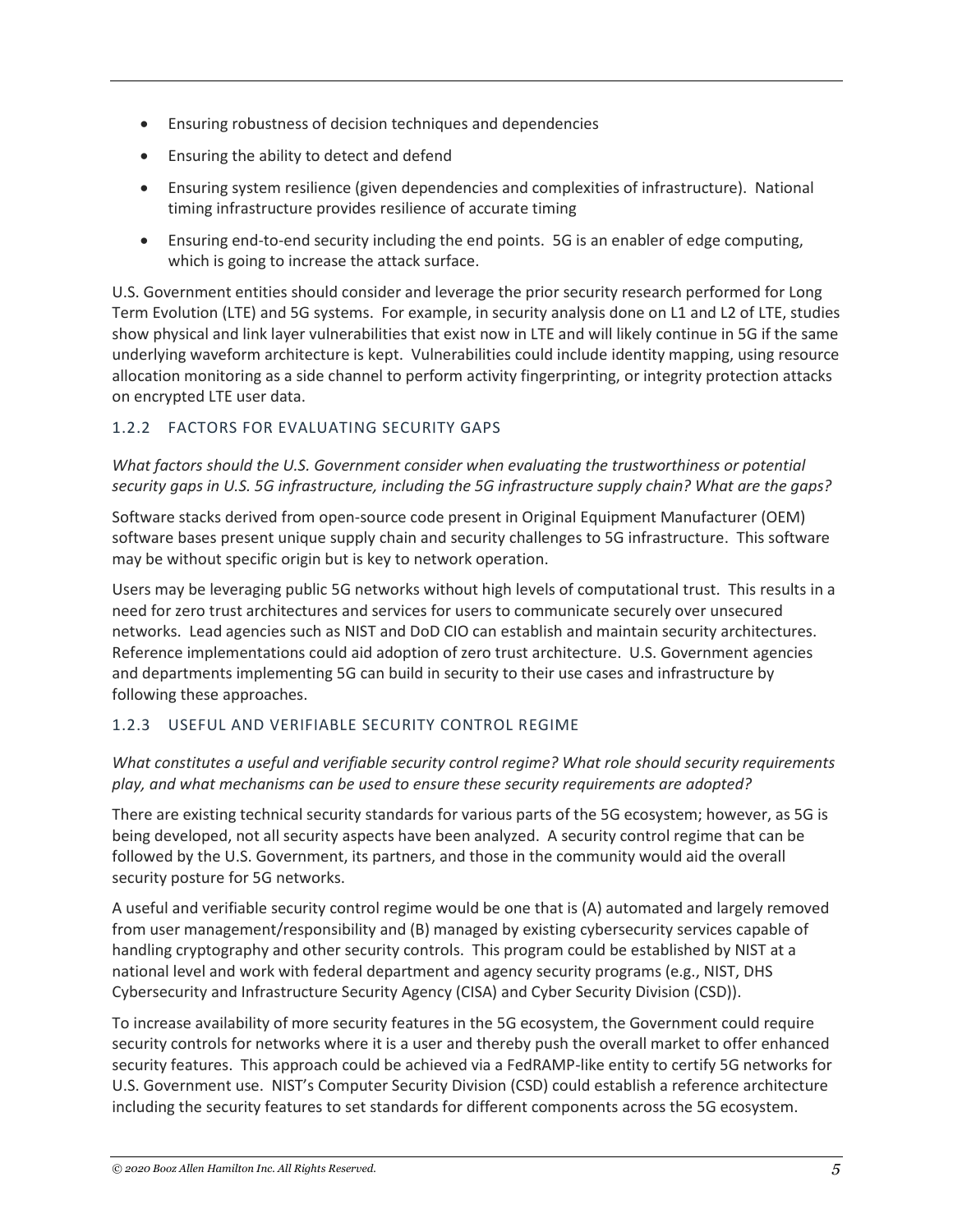Certification frameworks or approaches to certify carrier networks and equipment for security compliance would aid the verification of this approach. Certification requirements for vendor products could further spur the market to implement secure 5G components and build secure 5G networks. This approach could be tailored with different levels of certification depending on the type of work to be performed.

FedRAMP could be expanded to multi-access edge computing environments that connect into a 5G network. The use of National Information Assurance Partnership (NIAP)-like certification approaches could be taken with the certification of 5G products.

#### 1.2.4 PROMOTION OF ADOPTION OF POLICIES, REQUIREMENTS, GUIDELINES, AND PROCUREMENT STRATEGIES

*Are there stakeholder-driven approaches that the U.S. Government should consider to promote adoption of policies, requirements, guidelines, and procurement strategies necessary to establish secure, effective, and reliable 5G infrastructure?*

Delays or barriers to 5G implementation and adoption in the U.S. will negatively impact U.S. leadership in next generation wireless. U.S. Government departments and agencies with 5G use cases (e.g., DoD, DOT, DHS, HHS) can promote adoption through mechanisms including the following:

- Shaping the market using the Government's procurement power and lending credibility towards innovative approaches. Its procurement strategies could specify that network components and end-user devices can only be purchased if they meet certain security standards (e.g., NIST standard security controls).
- Engaging with industry groups for guidance on how to ensure security and supply chain security associated with 5G components. U.S. Government groups including ODNI and DoD Office of the Secretary of Defense (OSD) can lead industry interaction in this area.

#### 1.2.5 INCENTIVES

*Is there a need for incentives to address security gaps in 5G infrastructure? If so, what types of incentives should the U.S. Government consider in addressing these gaps? Are there incentive models that have proven successful that could be applied to 5G infrastructure security?*

Without incentives for security, some 5G products and infrastructure components may be developed in an expedited fashion to meet financial goals and may not implement all security controls that the U.S. Government requires for its operations. As a buyer, the USG could incentivize contract award to companies that meet minimum security standards set by competitive industry standards and that meet federal guidelines. As part of this, the U.S. Government should leverage work from NIST cybersecurity division and national security requirements to create references and applicable standards for security in these solicitations. This will help to ensure security is considered and addresses security gaps in 5G infrastructure.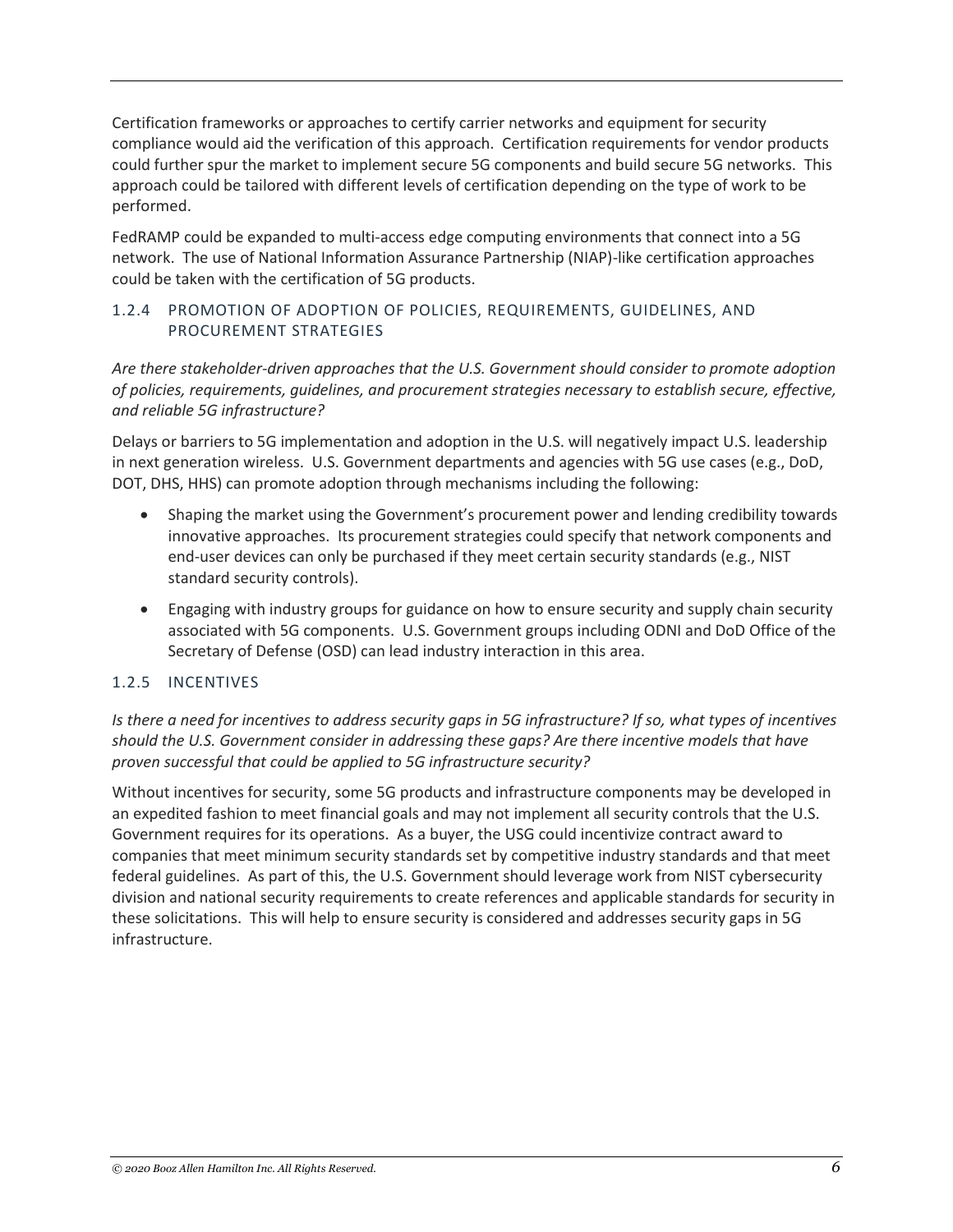## 1.3 Line of Effort Four: Promote Responsible Global Development and Deployment of 5G

#### 1.3.1 INTERNATIONAL DEVELOPMENT FOR SECURE AND RELIABLE 5G

*How can the U.S. Government best lead the responsible international development and deployment of 5G technology and promote the availability of secure and reliable equipment and services in the market?*

Secure and responsible use of 5G technology relies on secure sourcing and a secure supply chain approaches since the complete product supply chain can include untrusted parties. U.S. Government Supply Chain Risk Management (SCRM) efforts from DoD OSD, ODNI, and other groups can take several steps to address this challenge including:

- Encouraging expanded capacity to manufacture components domestically and develop firmware/software intellectual property (IP).
- Creating incentives to ensure security in the supply chain including for firmware, software, and semiconductors. Automation can be applied to ease the process of verification. For example, some semiconductor designers have robust anti-tamper evaluation for firmware and semiconductors to identify their IP in other products. This approach could be adapted to finding stray circuits and other nefarious components. This is an example of the type of tool that could be used to evaluate the supply chain risks associated with using specific 5G equipment and components.

Secure and reliable 5G is dependent on the standards and specifications used to build products across the 5G ecosystem. However, international development and deployment involves a variety of product vendors and parties each pursuing their own interests. To ensure the U.S. Government's interests are considered and that 5G technology can be appropriately used for U.S. Government use, the following considerations may be helpful:

- Engaging with national standards bodies to collaborate and draft security and reliability standards that can be baked into commercial products. The U.S. should increase engagement with national and international bodies to collaborate and draft security and reliability standards that can be built into commercial products.
- Encouraging mechanisms to validate the implementation of these national standards prior to procurement. To facilitate this, the U.S. Government needs to come in as a consumer by requiring security as part of a FedRAMP or NIAP-like program. This will help to drive investments in security and set the example for the rest of commercial industry.

#### 1.3.2 FULFILLING POLICY GOALS

#### *What other actions should the U.S. Government take to fulfill the policy goals outlined in the Act and the Strategy?*

Over the past 5-10 years, U.S.-sponsored involvement in standards development organizations (SDO) has been low, and U.S. government sponsored analysis-driven contributions have been minimal. Engagement by other international and foreign-sponsored subject matter experts has pushed technical solutions. For example, in many of the 5G New Radio (NR) Radio Access Network (RAN) standards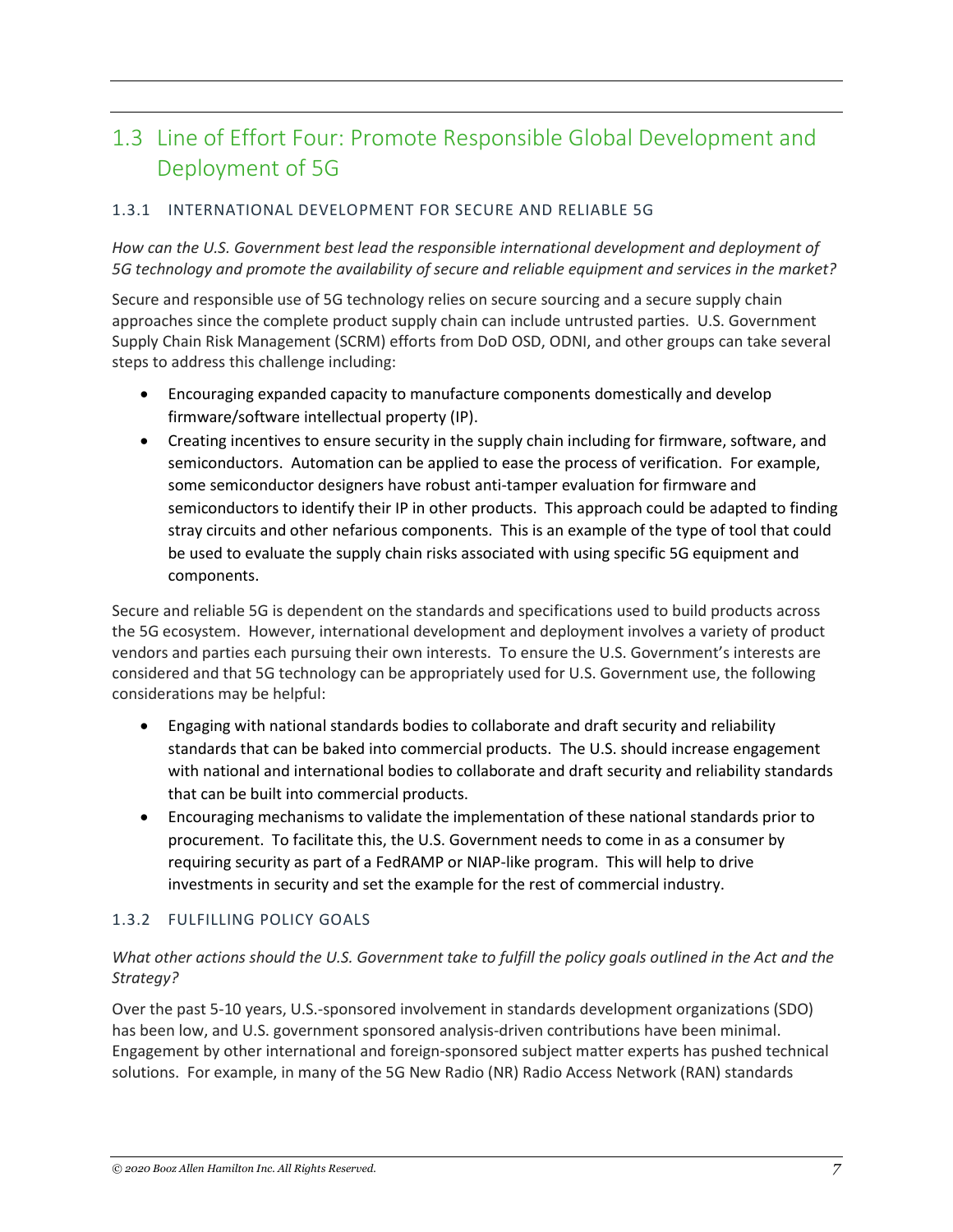developed, People's Republic of China (PRC), China Mobile, Huawei, and ZTE all submitted independent (but relatively similar) proposals to the International Telecommunications Union (ITU).

These SDOs are contribution driven –when U.S. industry competes against a nationally sponsored interest to drive standards development, their investment tends to significantly outpace our own. If the U.S. subsidized industry (or even individual Subject Matter Expert (SME)) participation in these groups, the U.S. Government may see significantly more participation and input from U.S. companies in international standards. U.S. Government agencies and departments with 5G use cases, including DOT, HHS, Veterans Affairs (VA), DHS, DoD, and others should seek their own representation, incentive system, and contributions at these standards venues. The U.S. Government may consider establishing a federal working group to coordinate input and participation into standards groups.

In closing, Booz Allen appreciates the opportunity to provide comments to this Request. We believe it is vitally important to continue the advancement of technology through close collaboration with industry and government partners.